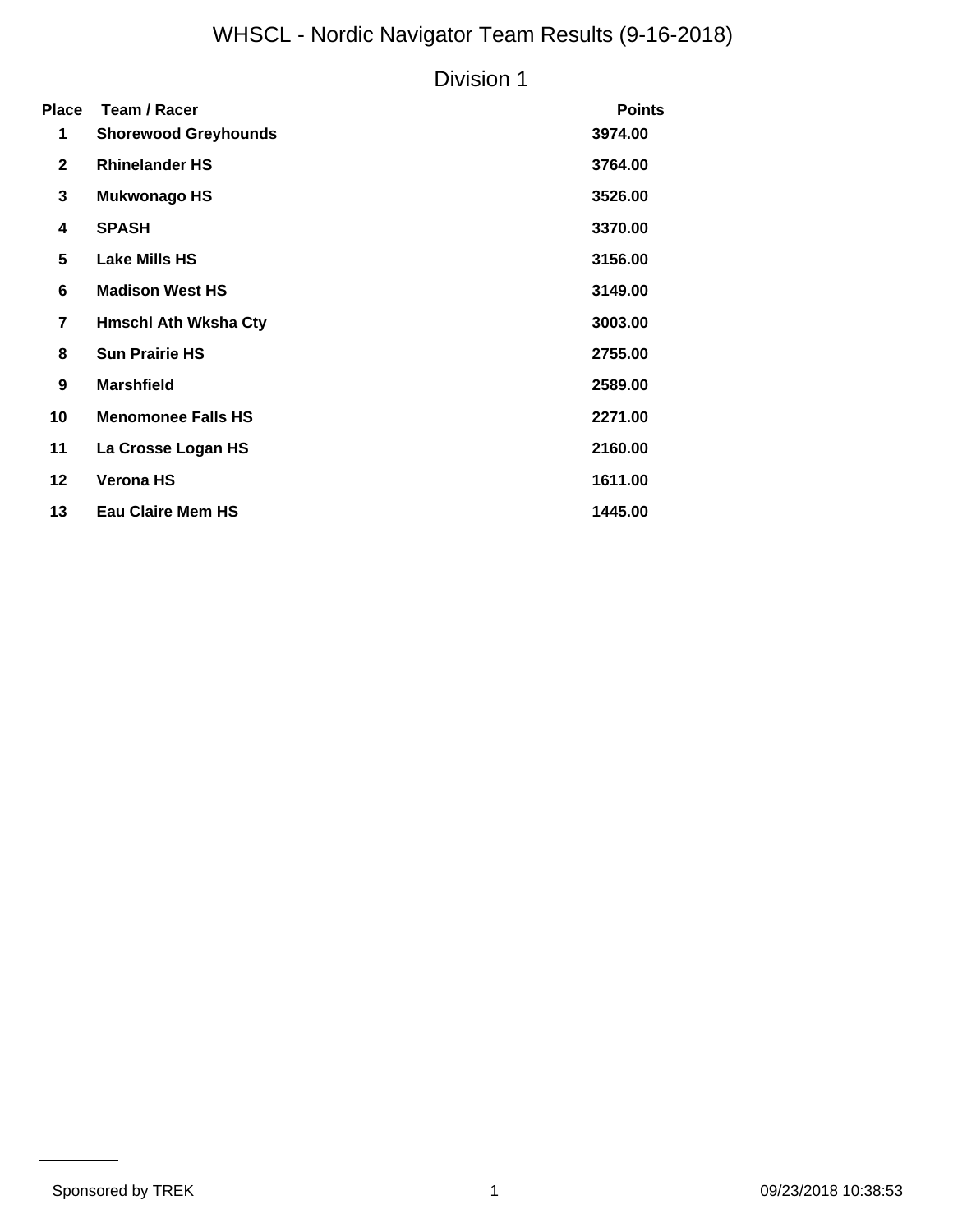# WHSCL - Nordic Navigator Team Results (9-16-2018)

#### Division 2

| <b>Place</b><br>1 | Team / Racer<br><b>Rhinelander NW Comp</b> | <b>Points</b><br>2013.00 |
|-------------------|--------------------------------------------|--------------------------|
| $\mathbf{2}$      | <b>Wausau East</b>                         | 1973.00                  |
| 3                 | <b>Fall Creek Comp</b>                     | 1946.00                  |
| 4                 | <b>Westosha Comp IL</b>                    | 1922.00                  |
| 5                 | <b>Marquette Senior HS</b>                 | 1893.00                  |
| 6                 | <b>Cambridge HS</b>                        | 1850.00                  |
| $\overline{7}$    | <b>Westosha Comp</b>                       | 1826.00                  |
| 8                 | <b>Washington Cty Comp</b>                 | 1807.00                  |
| 9                 | <b>Central WI Comp</b>                     | 1791.00                  |
| 9                 | <b>Wausau Composite</b>                    | 1791.00                  |
| 11                | <b>LaCrosse Central HS</b>                 | 1767.00                  |
| 12                | <b>Brookfield Composite</b>                | 1762.00                  |
| 13                | <b>Holmen HS</b>                           | 1702.00                  |
| 14                | <b>Cam-Rock Comp</b>                       | 1676.00                  |
| 15                | <b>Westosha Comp NPier</b>                 | 1662.00                  |
| 16                | <b>Sauk Prairie HS</b>                     | 1643.00                  |
| 17                | <b>MKE MTB Composite</b>                   | 1606.00                  |
| 18                | <b>Rice Lake Composite</b>                 | 1557.00                  |
| 19                | <b>Fox Valley Composite</b>                | 1490.00                  |
| 20                | <b>Green Bay Composite</b>                 | 1488.00                  |
| 21                | <b>Hayward HS</b>                          | 1379.00                  |
| 22                | <b>Westosha Comp SPort</b>                 | 1347.00                  |
| 23                | <b>Lake Ctry Composite</b>                 | 1317.00                  |
| 24                | <b>MKE/Northshore Comp</b>                 | 1308.00                  |
| 25                | <b>Blackhawk Composite</b>                 | 1298.00                  |
| 26                | <b>Janesville</b>                          | 1242.00                  |
| 27                | Onalaska HS                                | 1235.00                  |
| 28                | <b>Pewaukee MTB</b>                        | 1226.00                  |
| 29                | <b>West Bend West HS</b>                   | 1118.00                  |
| 30                | <b>Sauk Prairie Comp</b>                   | 1033.00                  |
| 31                | <b>Cedarburg MTB Team</b>                  | 967.00                   |